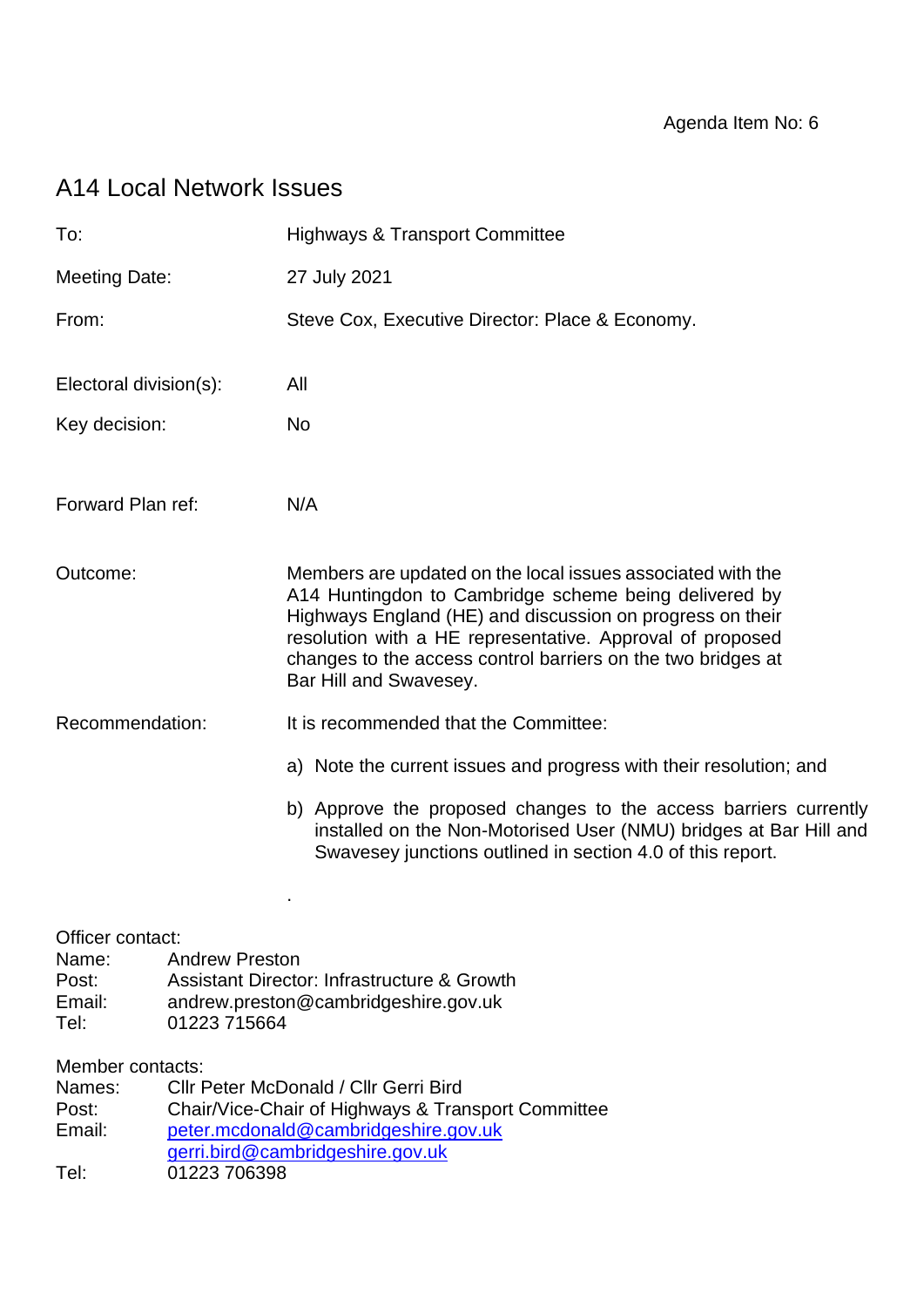# 1. Background

- 1.1 The A14 Huntingdon to Cambridge scheme was fully opened to traffic in May 2020 and, whilst it is yet to experience normal traffic volumes due to the Covid-19 pandemic, has provided a significant improvement to the strategic road network between Cambridge and the A1.
- 1.2 The project was delivered by Highways England through a Development Consent Order (DCO) approved in 2016. This is the required route for nationally significant infrastructure projects and provided Highways England with the powers to construct the project.
- 1.3 Whilst the scheme has seen improvements to the strategic network, it also delivered additional highway assets for the County Council to adopt as highway authority. These included side roads junctions, a 10 km local access road between Huntingdon Road and Swavesey and numerous non-motorised user routes. Whilst the bridge structures themselves over the A14 are not adopted by the County Council, the approach embankments and carriageway surfacing over the structures is adopted and will be the County Council's responsibility to maintain.
- 1.4 More significant changes are also still being implemented in Huntingdon, following the removal of the old A14 viaduct over the east coast mainline railway. These changes will also be adopted by the County Council.
- 1.5 In total just over 30km of new carriageway will be adopted by the County Council as a result of the works.
- 1.6 The creation of a new bypass to the south of Huntingdon for the A14 route has led to the old route between Swavesey and the A1 being reclassified as the A1307. This will also be detrunked and become the responsibility of the County Council to operate and maintain.
- 1.7 The contract to deliver the A14 project was awarded by Highways England to four contractors that became an integrated delivery team (A14 IDT) with Highways England as the integrated client.
- 1.8 The County Council has a legal agreement with Highways England that provides the terms and framework under which the agreed assets are being delivered by Highways England and its designers and contractors.
- 1.9 A report outlining general progress with the project and current local issues was presented to this Committee in March 2021. It was subsequently agreed that a Highways England representative would be invited to the next Committee meeting to discuss the issues and provide an update on progress.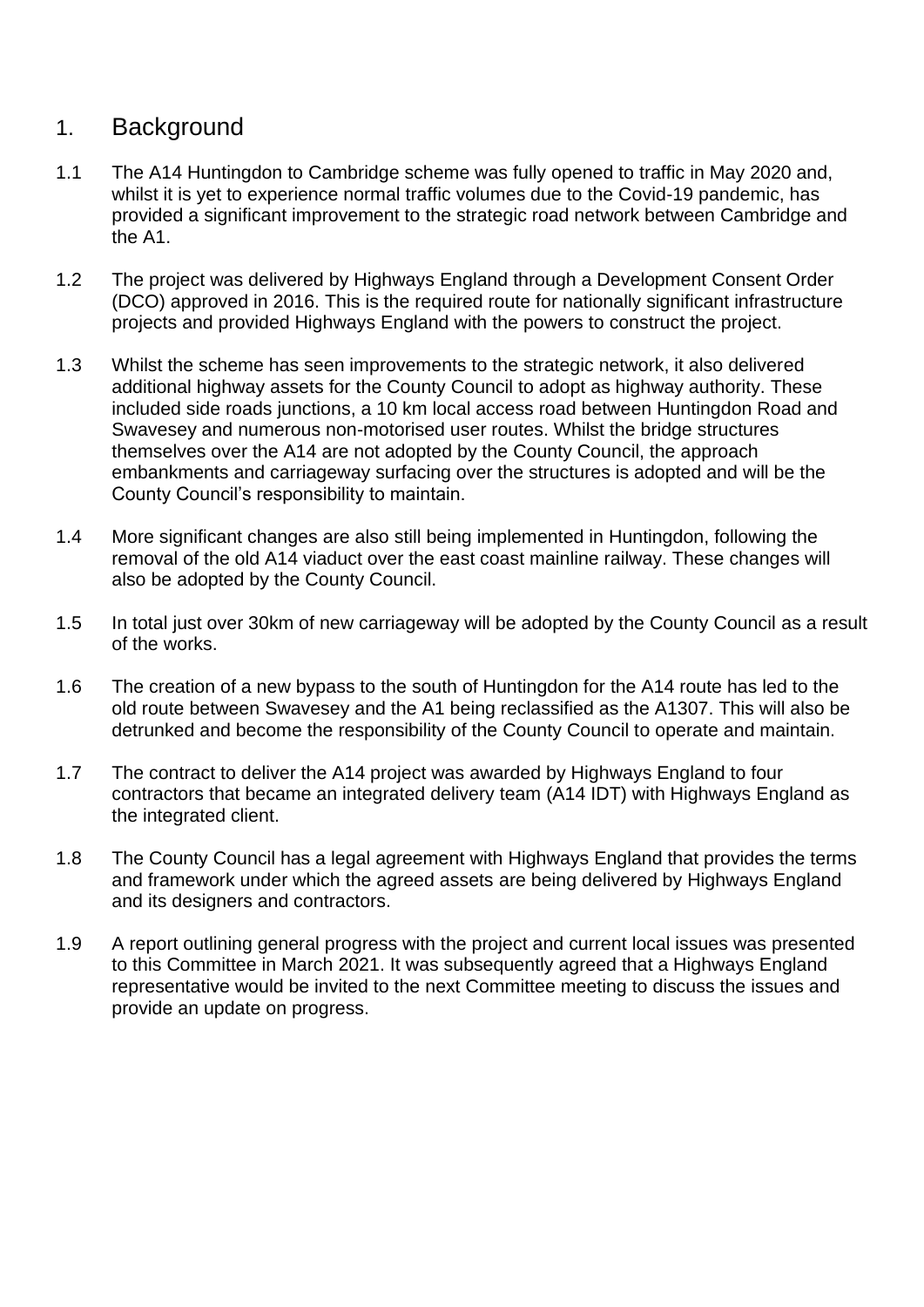# 2. Main Issues

### **2.1 Current local issues**

- 2.2 A scheme of the scale of the A14 was expected to have a significant positive impact on the local road network along the corridor, mainly through a reduction in diverting traffic that should remain on the strategic network, but there is always the risk that some impacts are not predicted or expected prior to completion.
- 2.3 Highways England (HE) complete a post opening performance evaluation (POPE), usually 12 months after completion, but the Covid-19 pandemic has delayed that based on the reduced traffic volumes. There is therefore the opportunity for issues to be raised with HE and investigated through this process.
- 2.4. Local Members have been contacted along the route and there are three main areas of concern with regard to traffic volumes or types of traffic.
- 2.5. The B1043 between the Alconbury junction on the A1 and Alconbury Weald has seen a considerable increase in Heavy Goods Vehicle (HGV) traffic. This is thought to be due to the A14 moving to the south of Huntingdon leading to traffic wanting to head east on the A14 now using the A1 from Alconbury Weald.
- 2.6. Meetings have already taken place with the divisional county councillor, HE and Urban and Civic, the Alconbury Weald developer. Improvements to HGV signage to utilise the A1307 and A141 will be delivered by HE and a HGV Covenant is also planned between the local parish councils and businesses on the Alconbury Weald site to seek agreement to use this alternative route using the 'A' road network. Damage to properties on the Lordsway Park from debris and undesirable litter thrown from vehicles continues to cause significant issues for residents.
- 2.7. There have also been issues reported to councillors with regard to higher volumes of traffic using the A1123 between Huntingdon and St Ives, as well as the B1040 through Hilton, particularly HGV's in the case of the A1123. High volumes using routes through Huntingdon itself have also been reported since the new Pathfinder Link road was opened, although this will hopefully change once the other links in Huntingdon are opened up. These issues have been reported to HE for further investigation and again should be considered as part of its post opening project evaluation.
- 2.8. There are concerns over the lack of provision of a safe crossing point of the A1307 (old A14) between the New Barnes Lane and Cambridge road Fen Dayton junctions. There is an existing gap in the central reservation and, whilst the volume of traffic has reduced significantly there remains a local concern over this crossing. A new non-motorised user (NMU) route has also been provided on the Fen Drayton side that provides a link through to Cambridge. This crossing may therefore become more attractive in the future.
- 2.9 A Highways England designated funds application for a bridge has previously been unsuccessful at this location, due to the relatively small number of users versus the high cost of a bridge not creating a feasible business case. A safety audit of the new NMU route has recently been completed, which considered the safety of this crossing. This recommended that signage be erected on the approach warning drivers of the potential for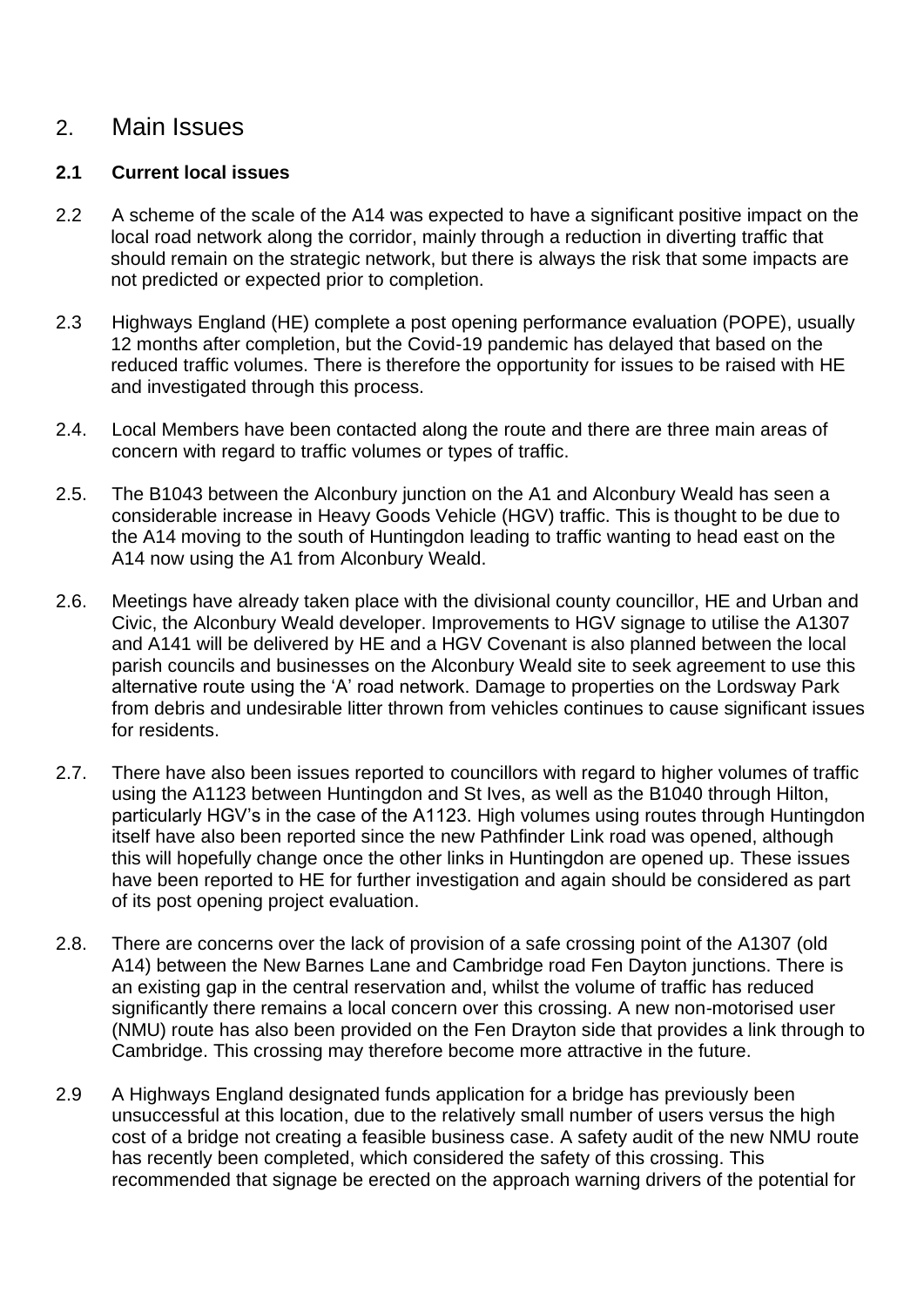pedestrians crossing. Despite this recommended minor improvement, the lack of provision of a formal crossing point remains a key concern and further discussions on this issue will need to take place with Highways England as part of the detrunking process for the old A14 now A1307.

- 2.10. The impact of the scheme on the village of Dry Drayton has also been raised and the expectation that an impact assessment will be carried out each year for a period of 5 years. This was also linked to the decision of whether to close The Avenue link from the new A1307 into Madingley village, an ambition of residents in the village. The consideration of the outcome of this assessment will inform any future closure of The Avenue.
- 2.11. The monitoring of traffic levels after construction is a general requirement of the legal agreement between the County Council and HE for the scheme as a whole, with defined monitoring points along the corridor that were baselined prior to construction of the scheme. Should any impacts be found that are greater than expected then HE will be required to look at ways to mitigate them.
- 2.12 There are local concerns over the properties at Bar Hill adjacent to the A14, formally a hotel and filling station which are now uninhabited, having lost access from the A14, and are now owned by Highways England. Disposal of these properties is being progressed by Highways England. Developing an alternative access if not purchased by the immediately adjacent local company will be challenging. Creating a better amenity for the village is therefore a key concern for the local community.
- 2.13 Local concerns have been expressed over the lack of engagement in the changes to the location of the uncontrolled crossing point of the non-motorised user route at the junction of Saxon Way and Crafts Way in Bar Hill. This crossing point was identified in the Development Consent Order (DCO), but the subsequent detailed design process led to the need for this crossing to be located further away from the roundabout and the reduction of the number of lanes to be crossed on safety grounds. The traffic modelling completed as part of the DCO identified this arm of the roundabout as being under capacity and able to therefore facilitate this reduction in approach lanes. This change was not communicated effectively by Highways England to the local community and lessons must be learnt for future engagement on similar matters associated with the A428.
- 2.14 There are some significant environmental health concerns that have been expressed by residents of communities living close to the A14 at and between junctions 32 (Histon) and 33 (Milton). The details of these noise, air quality and landscape concerns have been forwarded to Highways England and County Council officers will support their District Council colleagues to work through these issues and ensure that they are given due consideration and incorporated into the POPE report.

#### *Highways England Post Opening Performance Evaluation (POPE)*

2.15 The Post Opening Performance Evaluation (POPE) will follow an established Highways England methodology, using GPS data, which will look at trends and traffic growth, journey times, journey reliability, not along the route of the main scheme, but more widely, including in neighbouring villages. It will also use that information to do an assessment of noise, greenhouse gases and air quality of the scheme and assess that against what was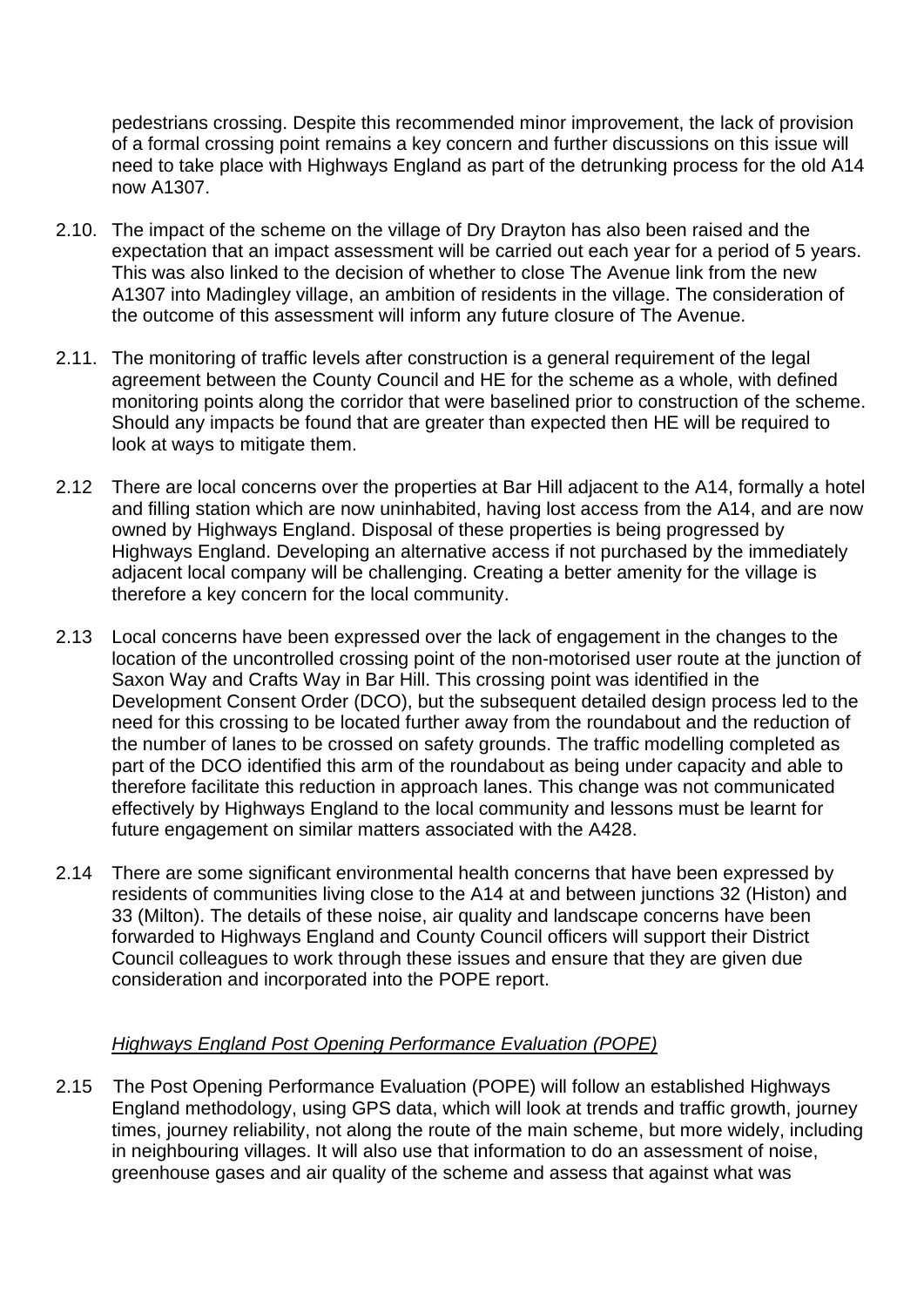predicted in the Full Business Case.

- 2.16 Because of the scale of the scheme and the elements of the POPE, it will also use a bespoke methodology to look at other elements including social value, including upskilling communities, supporting business and investing in communities. Highways England is able to do more on this than on a conventional road scheme because of the opportunity offered by the scale of the investment. It will also look at the customer experience and provide information for a case study on the new DfT tool to evaluate economic impact known as EPIRE, which includes looking at how many jobs were created. It will also consider the biodiversity and environmental impacts. These impacts will also be revisited in five years' time to monitor progress.
- 2.17 Highways England plan to engage with local authorities on the report and its outcomes to inform its approach to future schemes including the A428 improvements. From a traffic perspective GPS data will inform where there have been negative and positive impacts. Biodiversity will also be checked to see how landscaping and trees are faring.
- 2.18 Outcomes, unexpected or otherwise, that differ from the expected outcomes of the scheme will be addressed through engagement with local authorities on route strategies. This will help shape future investment in Roads Investment Strategies beyond 2025.
- 2.19 The completion of the POPE report has been delayed because of the change in traffic levels caused by Covid-19. It will now begin in March 2022 and take an estimated six months to complete. The report will be published as soon as possible on completion.

## **3.0 Damage to the local road network**

- 3.1. During the construction of the new sections of the A14, there was a significant amount of disruption, which is to be expected for a project of this size on the highway network. This included many closures with associated diversion routes.
- 3.2. Whilst these diversion routes utilised the strategic route network wherever possible, there were a few circumstances when this was not possible, and the local highway network had to be used.
- 3.3. However, the greater concern has been the volume and type of traffic that attempted to avoid the strategic diversion routes by using local roads along the A14 corridor. Many of these roads are unclassified and were unsuitable, particularly for use by HGV's that regularly avoided the night-time closure diversions. There were also some challenges with the signing for diversions that saw improvements over time.
- 3.4. This caused significant disruption for some communities living along the corridor and has also left a lasting negative legacy, as the condition of many of these roads has deteriorated significantly due to this unsuitable volume and type of traffic.
- 3.5. Local Members and Parish Councils have highlighted the areas of concern and a list of roads is included in appendix A to this report.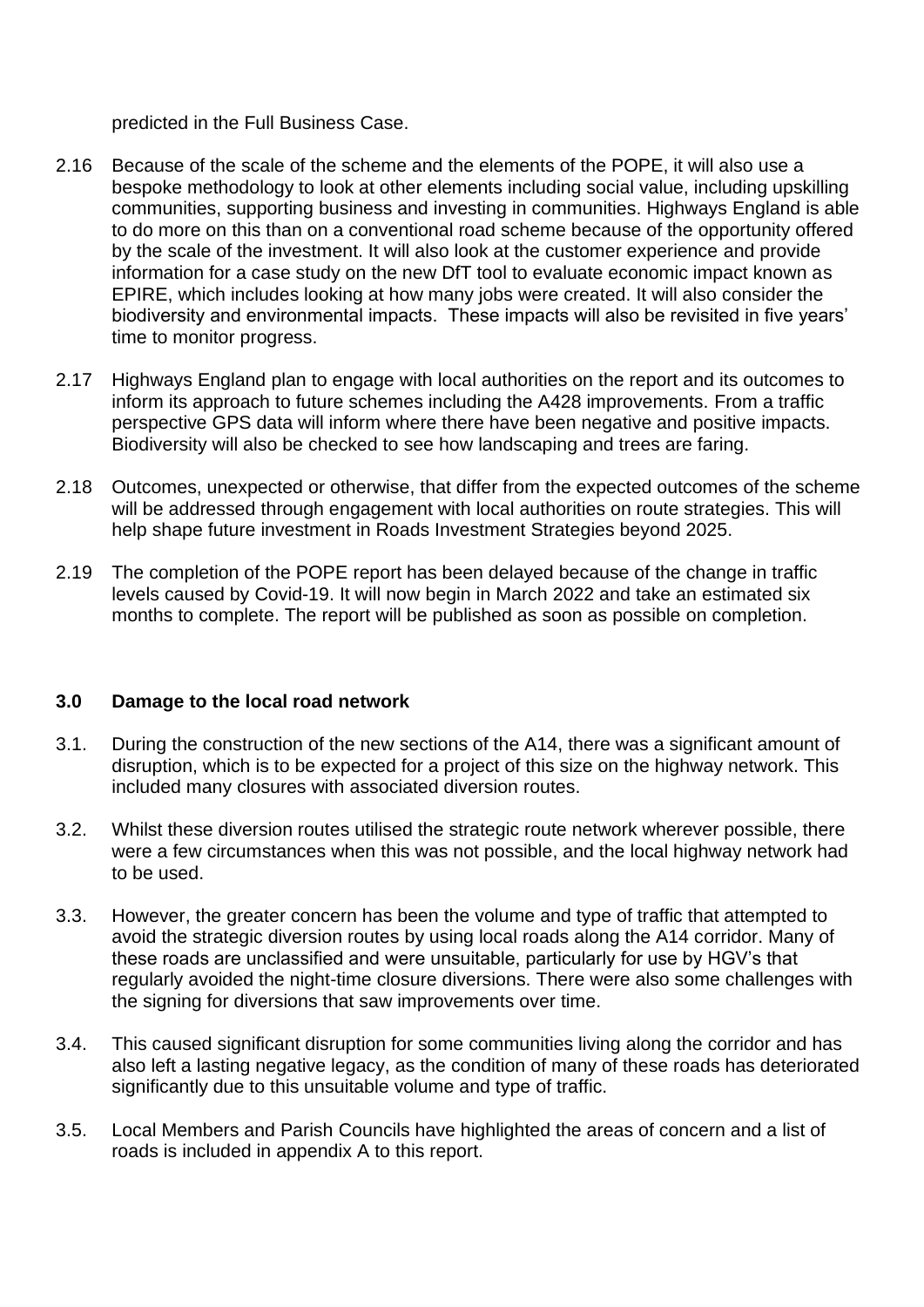- 3.6. The County Council has been working closely with HE over this issue and, despite initial positive signs that some work could be funded by HE, it has been confirmed that this is now not possible.
- 3.7. Both the County Council and HE subsequently raised the issue with the Department for Transport (DfT) and, whilst receiving an initial positive response that funding may be able to be made availa ble, the DfT have not yet been able to establish any available funding.

### **4.0 Swavesey and Bar Hill NMU Crossing Cycle Barriers**

- 4.1 As part of the final stage 3 safety audits completed by HE on the two large non-motorised user bridges at Swavesey and Bar Hill an issued was raised with the potential risk of conflict between vulnerable users and cyclists on the approach ramps. The proximity of the carriageway at the bottom of these relatively steep ramps was also a concern.
- . 4.2 In response to this, HE in consultation with County Council introduced staggered barriers at the bottom of all four ramps in a bid to reduce this risk. However, whilst the design of the spacing of these barriers was subject to a technical review for a wide range of users, such as mobility scooters, wheelchairs, tandems and cycle trailers, concerns over potential issues for users using larger disability cycles or cargo bikes have been expressed.
- 4.3 Whilst the County Council has already adopted the approach ramps as part of the adoption process for new A14 assets, it has however procured an independent review of these barriers and the risks raised by the original road safety audit conducted by HE.
- 4.4. The report is attached in appendix B of this report, which recommends removal of three of the four barriers and replacement with a centralised bollard, needed to protect the bridge structures from general vehicular access. The fourth barrier location on the northern side of the Swavesey bridge, where the risk of uncontrolled entry to the carriageway is highest, is recommended to be retained and the spacing between the barriers extended to guarantee access of all users.
- 4.5 These removeable bollards will be designed to minimise impact on general users of the ramps and be clearly visible with retroreflective markings and white lining on either approach.
- 4.6 The three local divisional County Councillors have been consulted on these proposals and have all shown clear support for the removal the barriers based on feedback from the local communities they represent. There was also a desire to see the barrier removed from the north side of the Swavesey crossing, despite the report advising against this. Alternative options to protect the risk of cyclists inadvertently entering the live carriageway have therefore been investigated. The proposal is to install pedestrian guardrail adjacent to the carriageway kerb across the end of the off ramp, thereby protecting cyclists from entering the carriageway, allowing the access control barrier to be removed and replaced with a removable bollard as at the other three locations.
- 4.7 The Cambridge Cycle Campaign (CamCycle) has also been consulted and it also supports the complete removal of the barriers and measures that have been proposed. Further engagement will take place with CamCycle on the detailed design and layout of the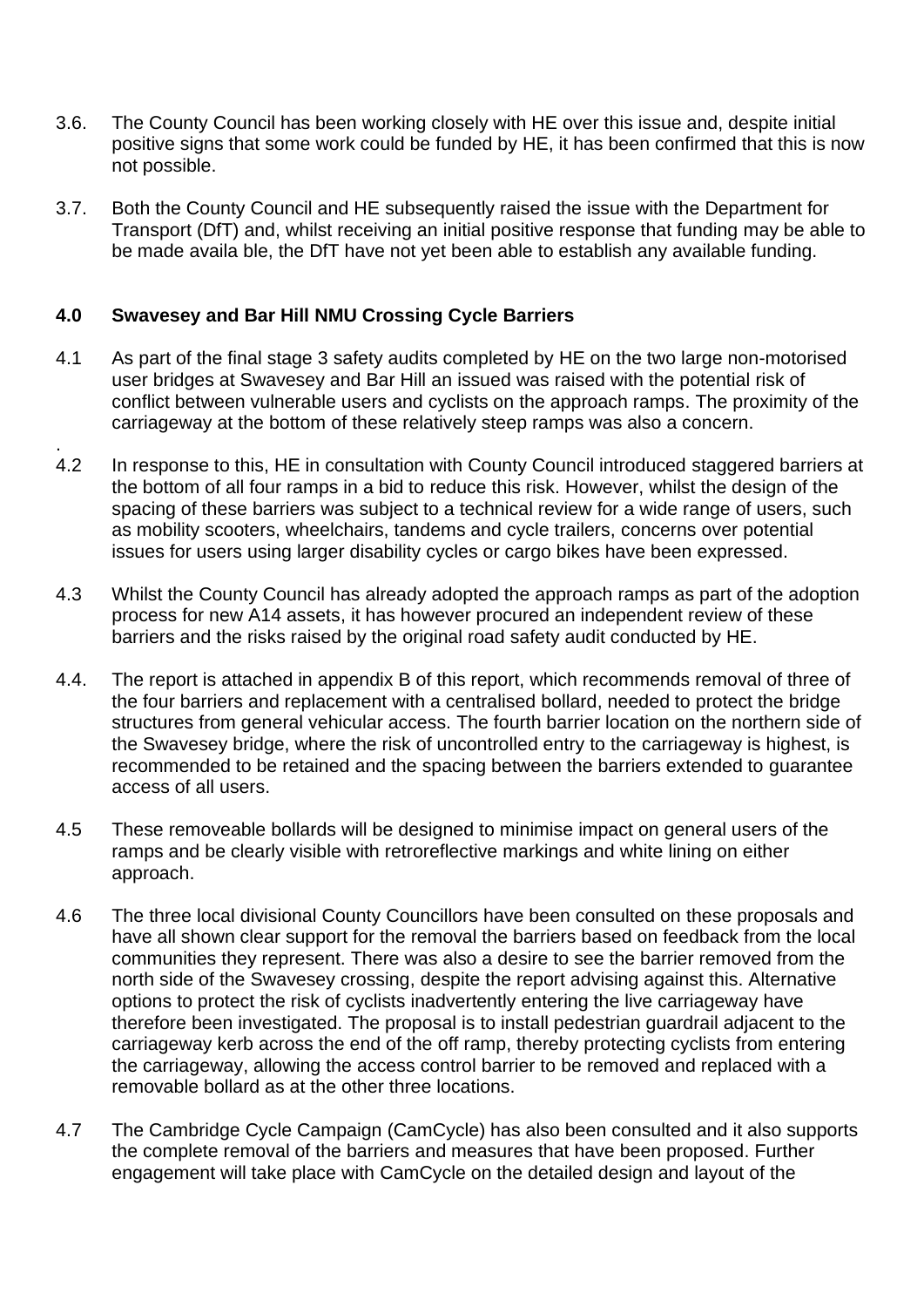removable bollards at the four locations prior to installation, the pedestrian guardrail and the other minor signing a lining measures suggested in the road safety audit report and WSP independent report.

4.8 Subject to approval by this Committee, these works would be carried out by the County Council at an estimated cost of £5,000.

#### *Local Transport Note 1/20 – Cycle Infrastructure Design*

- 4.9 Local transport notes (LTNs) issued by the DfT summarise the latest and most important ideas about traffic management issues and provide guidance for local authorities.
- 4.10 This LTN provides guidance to local authorities on delivery of high-quality cycle infrastructure and was released in July 2020, applying to all new infrastructure designed from that point onwards.
- 4.11 Local authorities are responsible for setting design standards for their roads. This national guidance provides a recommended basis for those standards and there is an expectation that local authorities will demonstrate that they have given due consideration to this guidance when designing new cycling schemes and, in particular, when applying for Government funding that includes cycle infrastructure. It still gives local authorities flexibility on design of infrastructure but sets an objective and measurable quality threshold.
- 4.12 An expectation was therefore placed on the County Council from July 2020 for it to consider LTN1/20 guidance in the design of all changes associated with highway improvements, new highway construction and new or improved cycle facilities, including those on other rights of way such as bridleways and routes within public open space.
- 4.13 One of the summary principles within the guidance is that access control measures, such as chicane barriers and dismount signs, should not be used. They reduce the usability of a route for everyone and may exclude people riding nonstandard cycles and cargo bikes. They reduce the capacity of a route as well as the directness and comfort. Schemes should not be designed in such a way that access controls, obstructions and barriers are even necessary; pedestrians and cyclists should be kept separate with clear, delineated routes.
- 4.14 The design of the Swavesey and Bar Hill NMU bridges was carried by Highways England prior to the release of the LTN1/20 guidance and the above principle was not therefore considered as part of the design process. The layout and gradient of the approach ramp at the Swavesey north location has led to challenges that ultimately led to access controls being recommended on safety grounds as an outcome from two independent reviews.
- 4.15 This highlights that the LTN1/20 guidance cannot always be adhered to, particularly when applied to existing infrastructure that was not informed by it. This will be the case in many instances for schemes constructed within the existing public highway, where there are many constraints for designers. A balance therefore has to be struck and the reasons for not being able to comply with standards or guidance documented. We are however pleased to report in this instance that an alternative design has been proposed that will fully comply with the quidance set out in LTN1/20.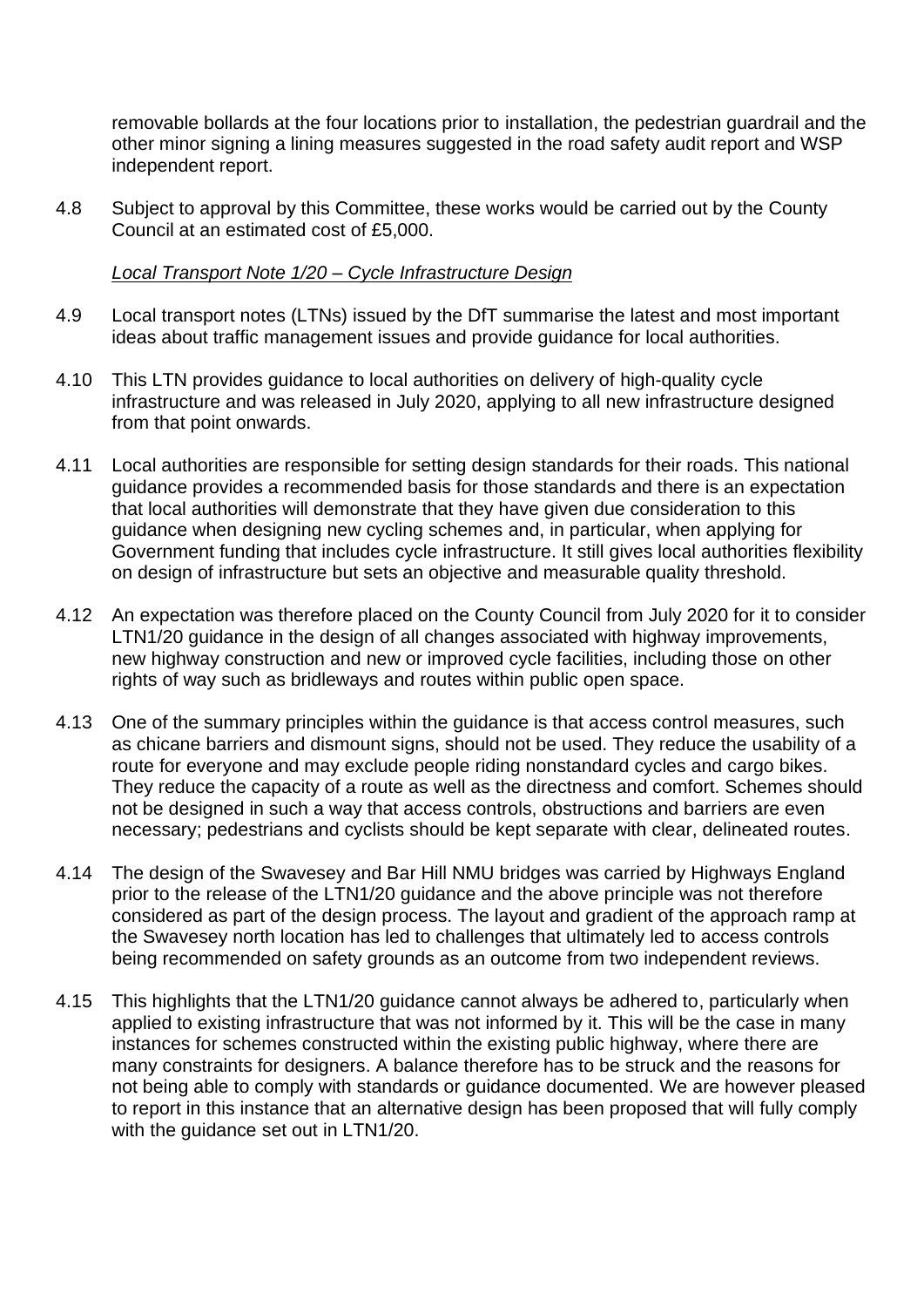### **5.0 A14 Lessons Learnt**

- 5.1 There are clearly a number of lessons to be learnt from this extremely large infrastructure scheme and numerous sessions have already taken place between Highways England, the A14 Integrated Delivery Team and County Council Officers. The outcome of these sessions has been documented and is now being used to inform the A428 project and the Development Consent Order (DCO) process that is now underway.
- 5.2 The County Council has also worked with Highways England to support the arrangement of a session with Parish Council's and District and County Councillors along the route. This will be scheduled in the coming months and will again be valuable in informing the development and delivery of the A428 scheme.

## **6.0 A14 Parish Council Legacy Funded Projects**

6.1 There still appears to be some delay in completing these projects being expressed by local Parish Councils and County Councillors are attempting to support them. An update has been requested from Highways England on all Parish Council projects to include County Councillors.

# 7. Alignment with corporate priorities

- 7.1 Communities at the heart of everything we do There are no significant implications for this priority.
- 7.2 A good quality of life for everyone

The escalation of local issues to Highways England for resolution will support the best quality of life for all living along the A14 corridor.

- 7.3 Helping our children learn, develop and live life to the full There are no significant implications for this priority.
- 7.4 Cambridgeshire: a well-connected, safe, clean, green environment There are no significant implications for this priority, however the proposed changes to the NMU bridges will help to strike the right balance between safety and ease of access via low carbon transport modes.
- 7.5 Protecting and caring for those who need us There are no significant implications for this priority.

# 8. Significant Implications

8.1 Resource Implications This report outlines the issues associated with the damage to the network and other local network issues, a further report will be presented to Committee later this year, which will set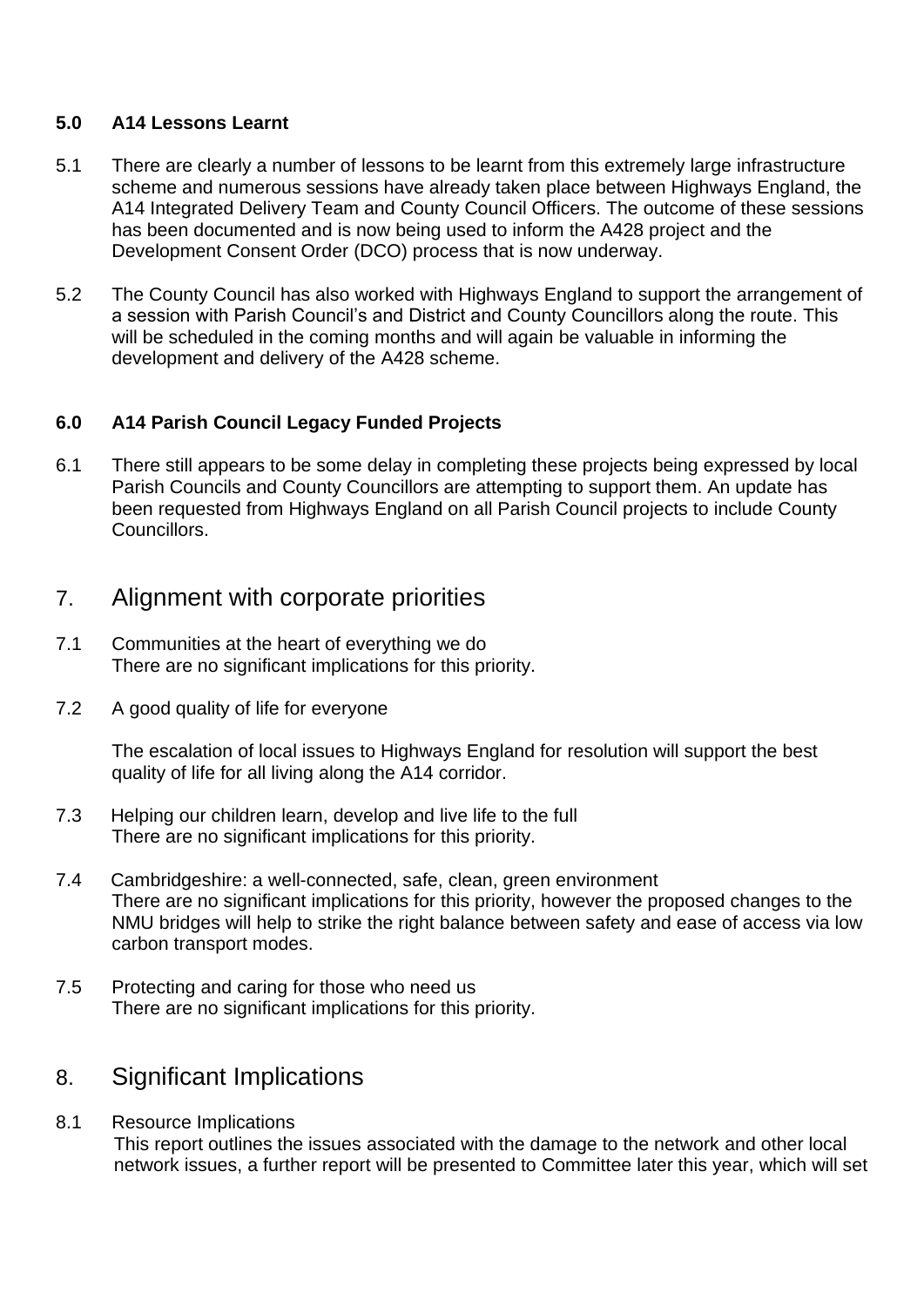out the details of the detrunking process related to the old sections of the A14, agreement of the detrunking date and estimated ongoing maintenance costs.

- 8.2 Procurement/Contractual/Council Contract Procedure Rules Implications There are no significant implications within this category.
- 8.3 Statutory, Legal and Risk Implications There are no significant implications within this category.
- 8.4 Equality and Diversity Implications An Equality Impact Assessment (EqIA) has been completed in relation to the proposed changes to the barriers on the approach ramps to the two structures at Bar Hill and Swavesey. This assessment can be found in Appendix C of this report.
- 8.5 Engagement and Communications Implications There are no significant implications within this category.
- 8.6 Localism and Local Member Involvement There are no significant implications within this category.
- 8.7 Public Health Implications The noise and air quality concerns raised by residents will be reviewed by Highways England, County Council officers and District Council colleagues with findings incorporated into the POPE report, which will also assess against the noise and air quality of the scheme predicted in the Full Business Case.
- 8.8 Environment and Climate Change Implications on Priority Areas
- 8.8.1 Implication 1: Energy efficient, low carbon buildings. Positive/neutral/negative Status: Neutral Explanation: Report is an update only no decision required
- 8.8.2 Implication 2: Low carbon transport. Positive/neutral/negative Status: Neutral Explanation: On balance this is a neutral position, however the recommended changes to the NMU bridges will enable easier access to the route for a wider range of low carbon transport users.
- 8.8.3 Implication 3: Green spaces, peatland, afforestation, habitats and land management. Positive/neutral/negative Status: Neutral Explanation: Report is an update only no decision required
- 8.8.4 Implication 4: Waste Management and Tackling Plastic Pollution. Positive/neutral/negative Status: Neutral Explanation: Report is an update only no decision required
- 8.8.5 Implication 5: Water use, availability and management: Positive/neutral/negative Status: Neutral Explanation: Report is an update only no decision required
- 8.8.6 Implication 6: Air Pollution.